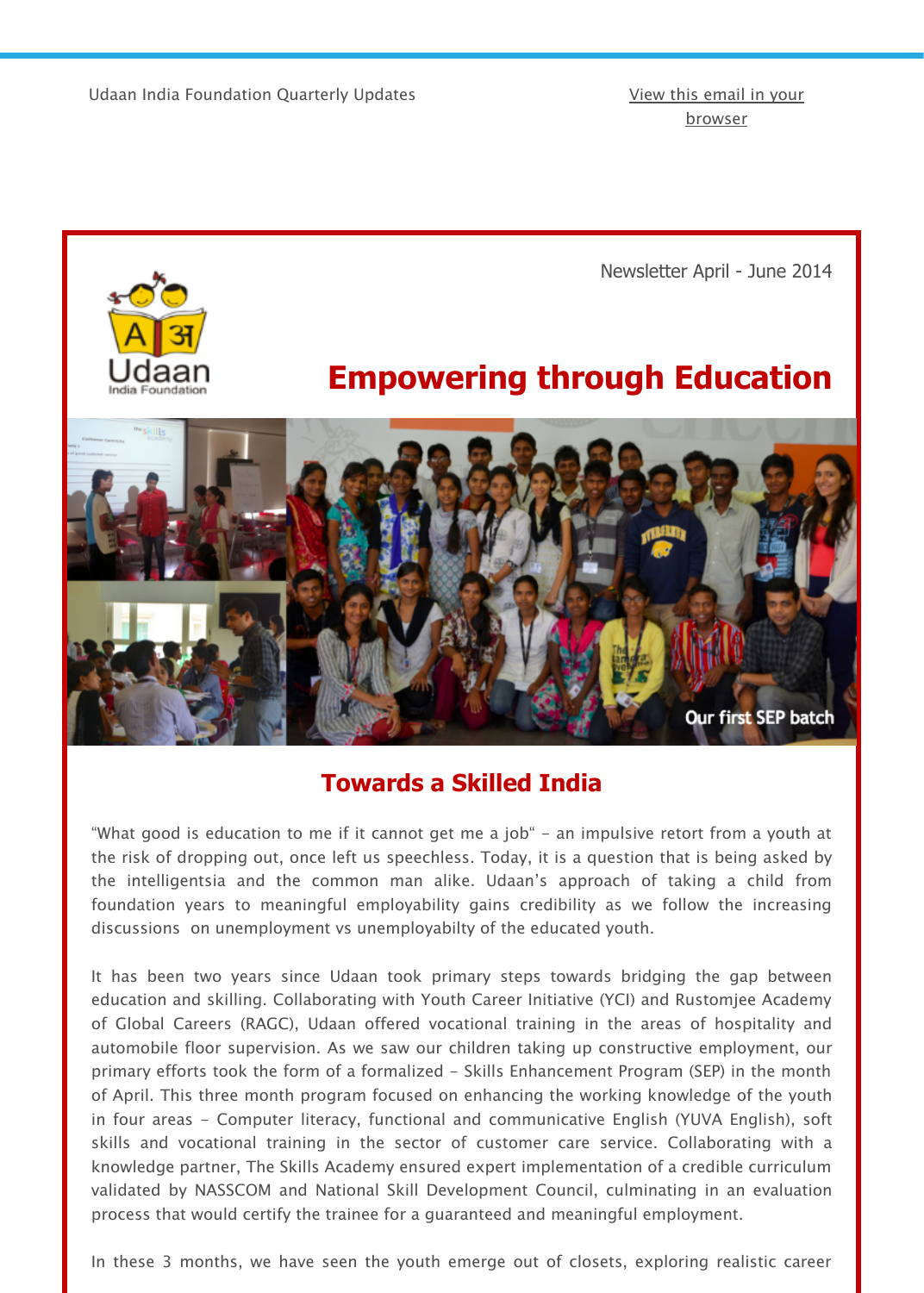dreams, resuming abandoned higher education, enthusiastically juggling early morning jobs, classes at Udaan, and night colleges to carve a new future for themselves.

With this program we hope to steadily strengthen the movement of education towards skill development - a movement in which all see the promise of a leading economy.

### **Partners Speak**

"General Mills India has an unwavering commitment towards our mission of Nourishing Lives. Udaan's Skills Enhancement Program provides us with a unique opportunity to make a differential impact to the lives of 30 aspiring youth to embark on their own forward looking journey of nourishing life. The partnership with Udaan also allows us to live our core championship value of "Grow and Inspire" and thus help us create a leader in every chair at General Mills."

Cheryl Bethune, Director, Human Resources, General Mills India Private Limited-GBS

"Among the youth from low income marginalized communities, the lack of employable skills is higher than the average. In the coming years, Skill development will play a crucial role in realizing the true 'demographic dividend' of the country.

Udaan India Foundation's Skill Enhancement program is a firm step towards equalizing opportunities for gaining vocational training and skilled jobs. Udaan India Foundation and Skills Academy have come together to provide employability training in Business Process Management and Telecom sectors by imparting domain specific skills and connecting the youth to employment in these industries."

Anju Talwar, CEO, Skills Academy

"Learning spoken English is just one part of the YUVA program. Making new friends and bringing positive changes in the lives of the students are the other components which motivate us to carry on.

We taught the class for 1 week and next we met the children after almost a month. We were very happy to see the way they greeted us and spoke to us about their learnings and experiences (and all the conversations were in fluent English). Somewhere, we felt proud of ourselves also. We strongly feel that the learning from the YUVA session is really going to bring in a differentiating factor in all the students in the long run."

Meleissa Dholakia and Rajat Basu, YUVA English volunteer teachers



"My communications skills and confidence levels have improved immensely post YUVA English and soft skills sessions. This was an important course for me as my self-esteem increased a lot. I now feel capable of achieving my dream and SEP is responsible for this positive change in me."

Gajanan Dusange, a student of SEP wants to study and work and hence took up night college after completing his 12th std. He believes that SEP will now help him get the job he needs to support his family and continue his education.

"Now that I can work on a computer, I feel more confident about myself. Through the NIIT course I learnt not just to operate a computer and its programs but also understood its importance in today's world. What I will never forget are the lessons for life - to be successful you should have a goal in your life and focus on